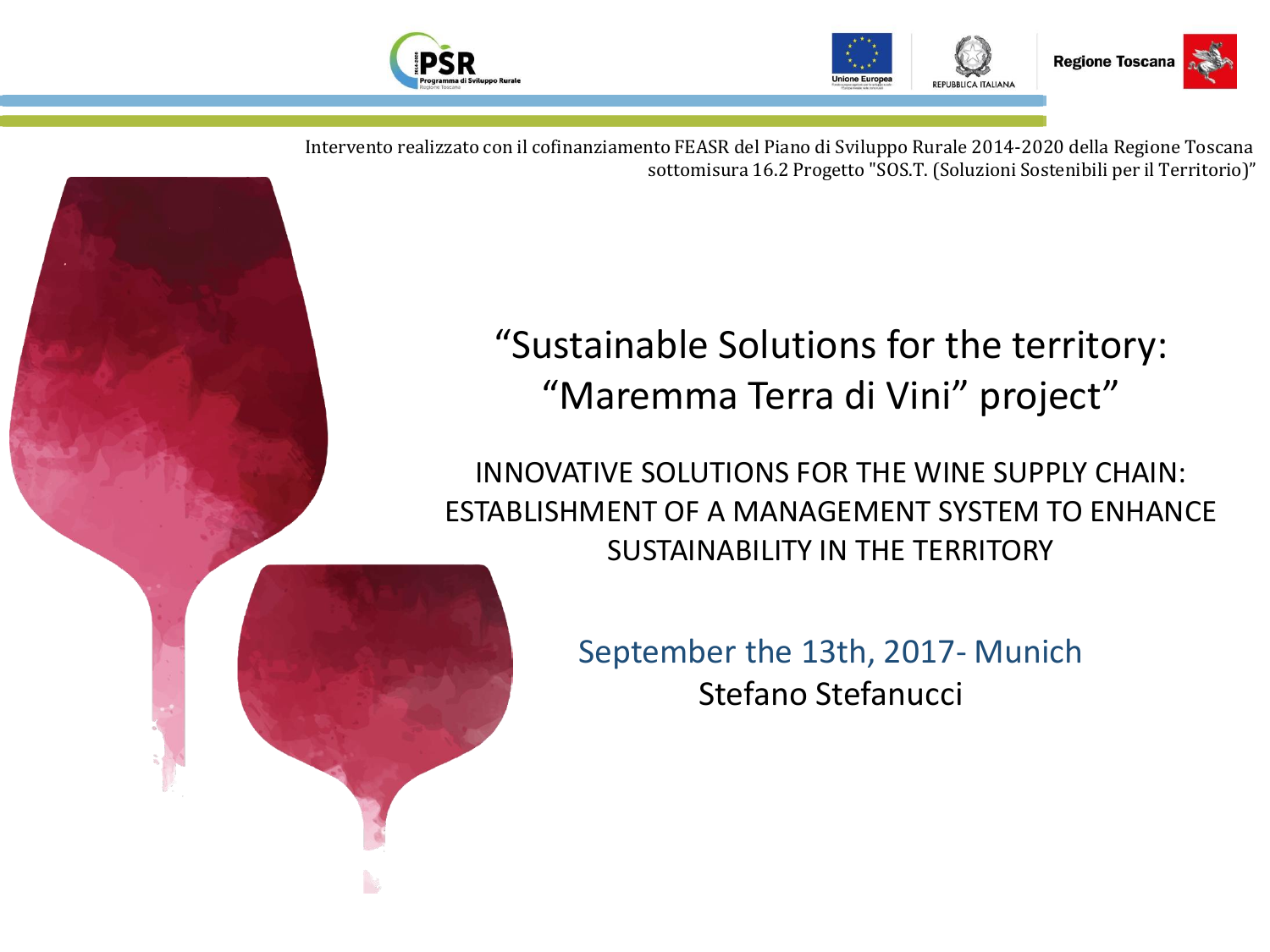# **Where We Are**





## Tuscany within Italy **Maremma within Tuscany**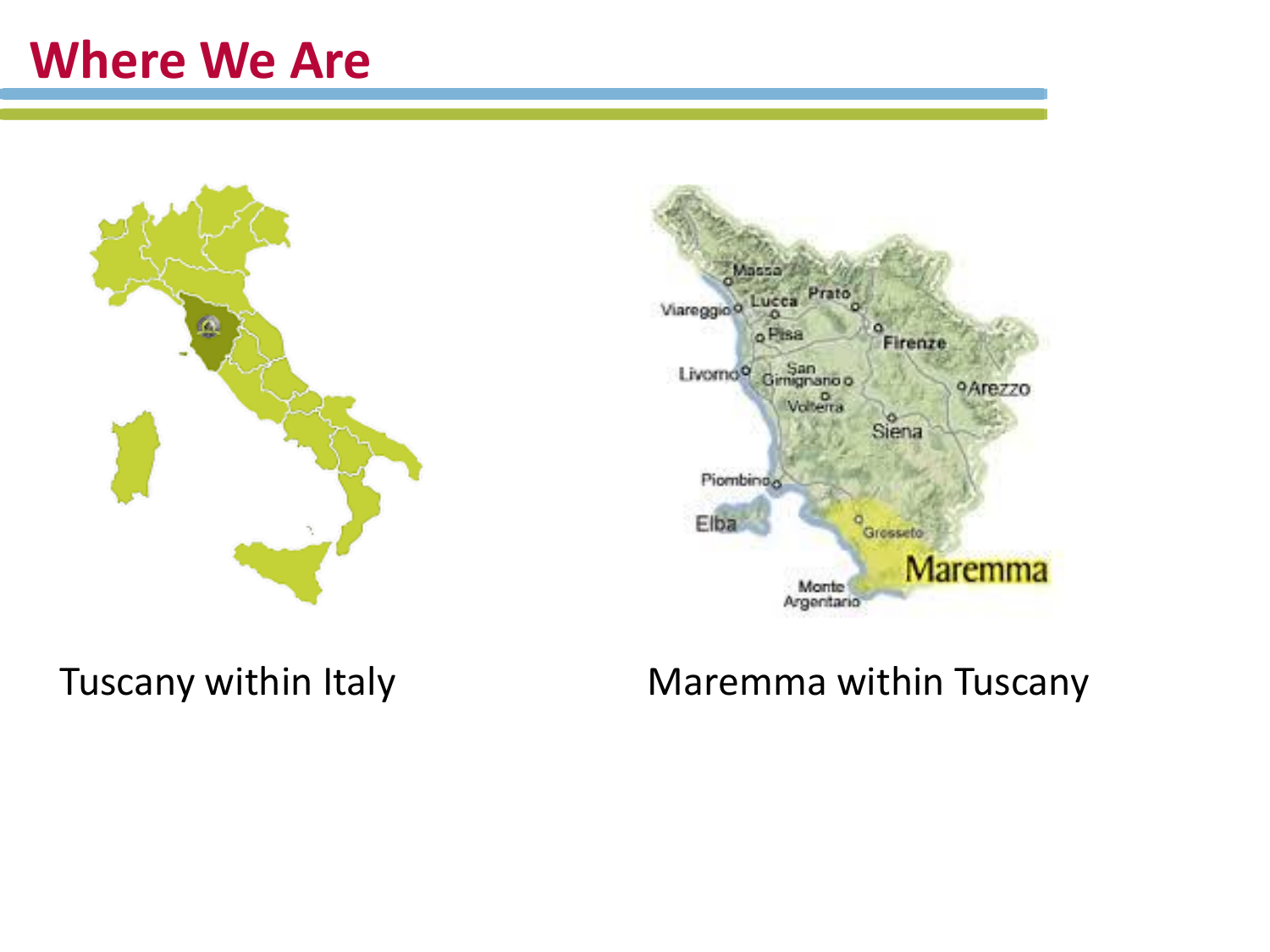The project involves 5 production sites:

- Cantina di Pitigliano S.a.c.;
- Cantina I Vini di Maremma S.a.c.;
- Castello d'Albola Società agricola semplice (with sites at Radda in Chianti and Tenuta Rocca di Montemassi);
- Podere di San Cristoforo di Zonin Lorenzo e Marzia Società Agricola;

**.. And 2 external actors:**



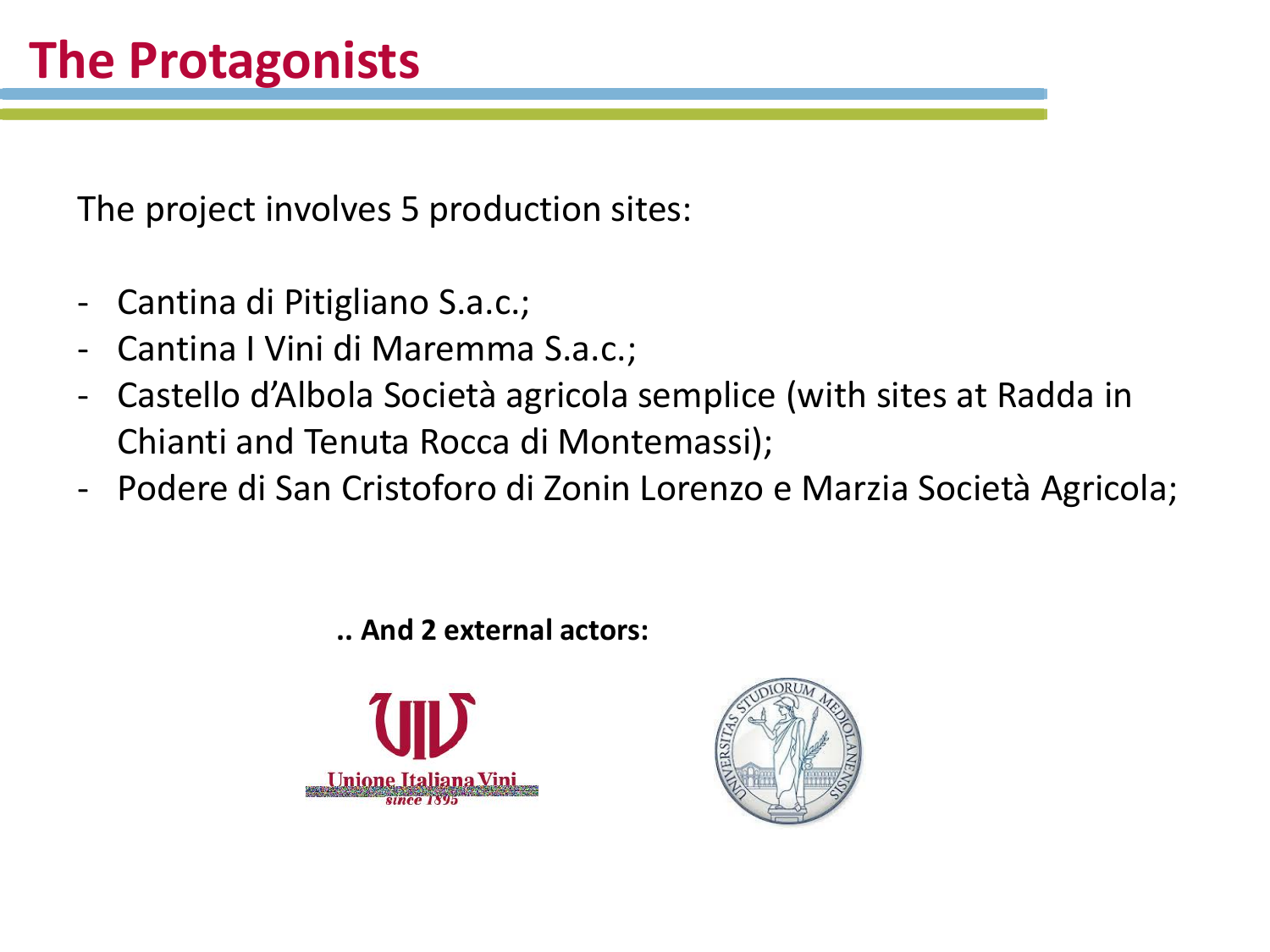# **SUSTAINABILITY APPROACH**

"*Three sustainability pillars model*":

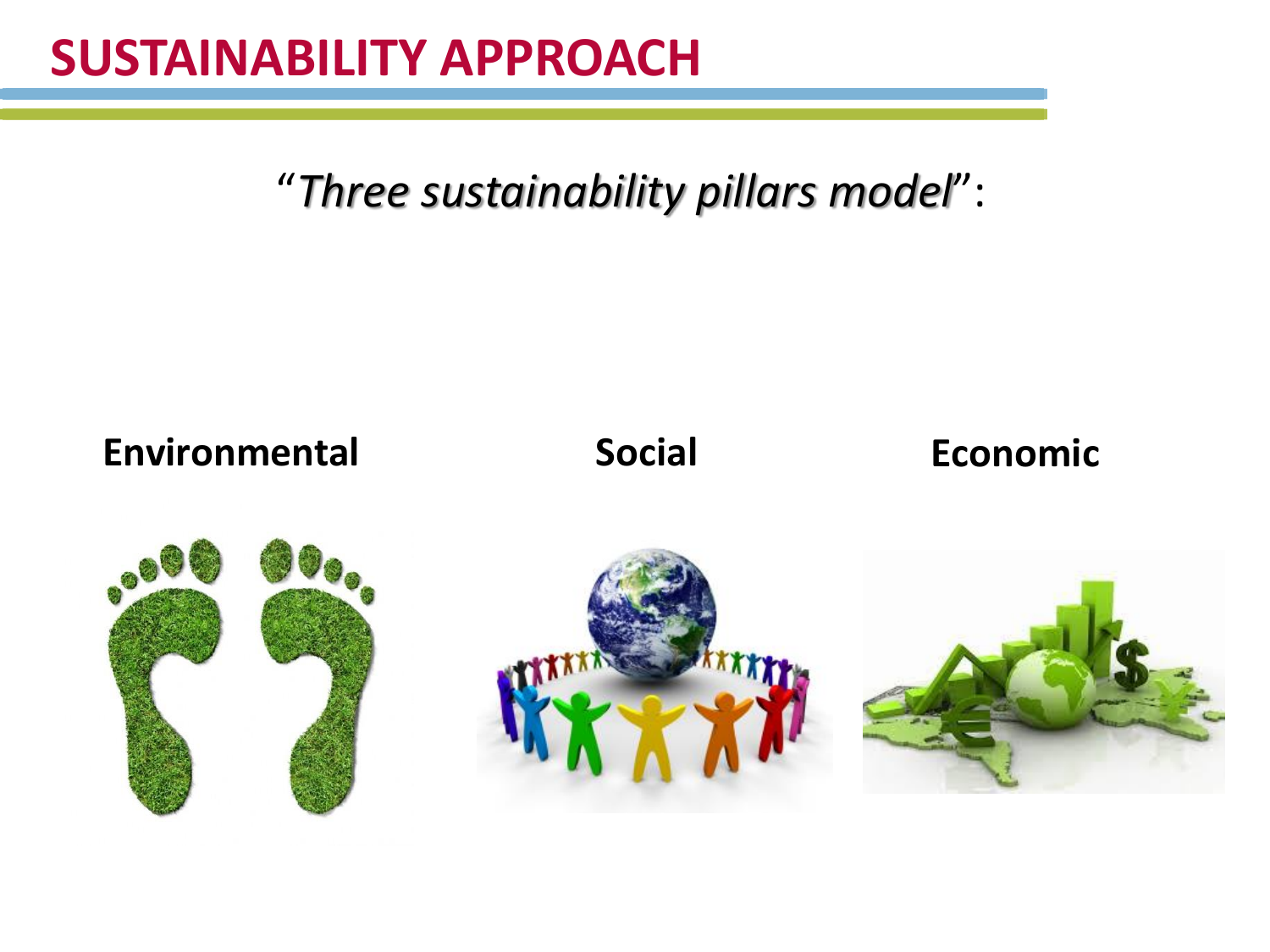# **KEY POINTS OF THE STANDARD**

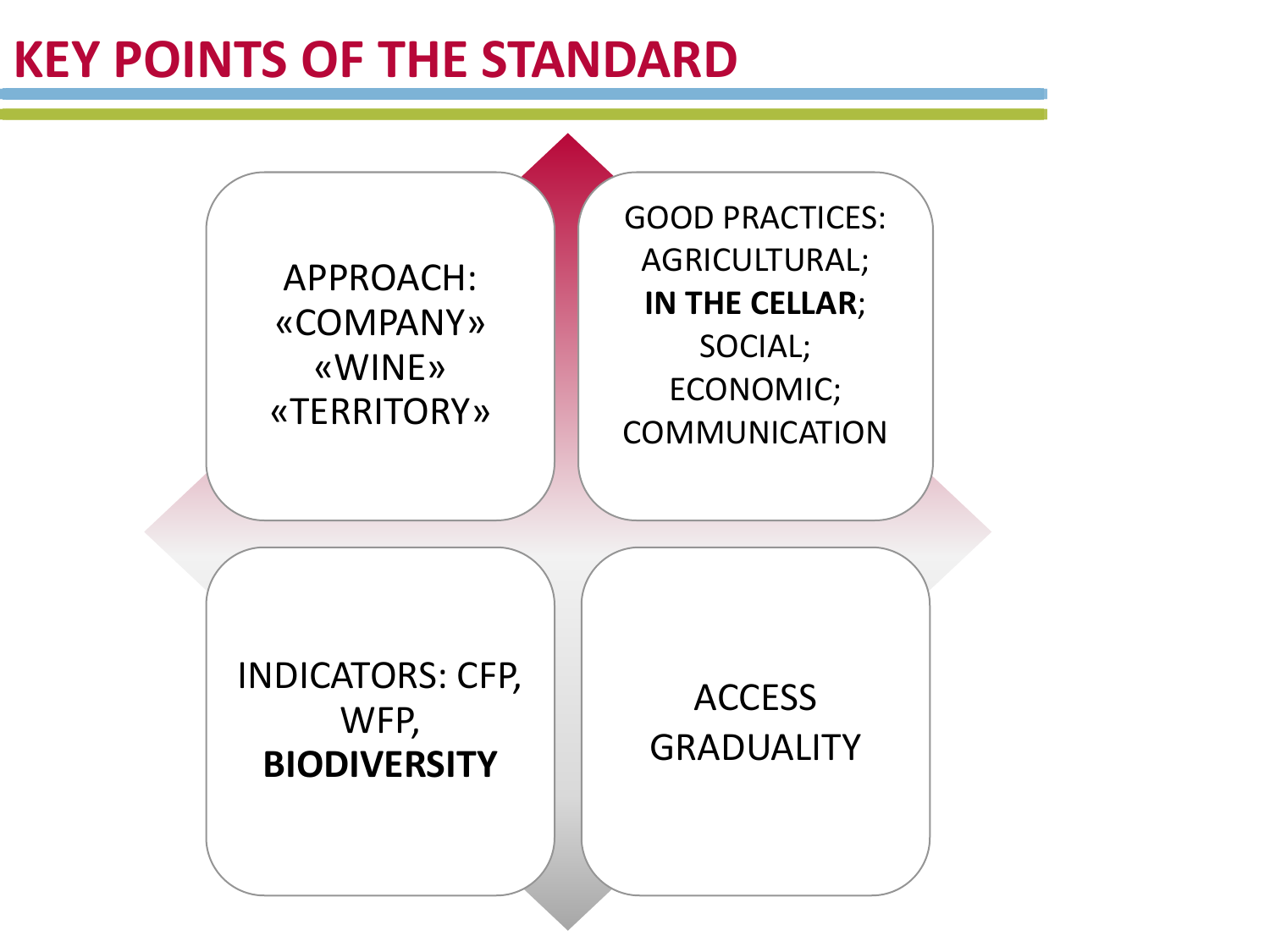## **APPROACH: WHAT ARE WE CERTYIFING?**

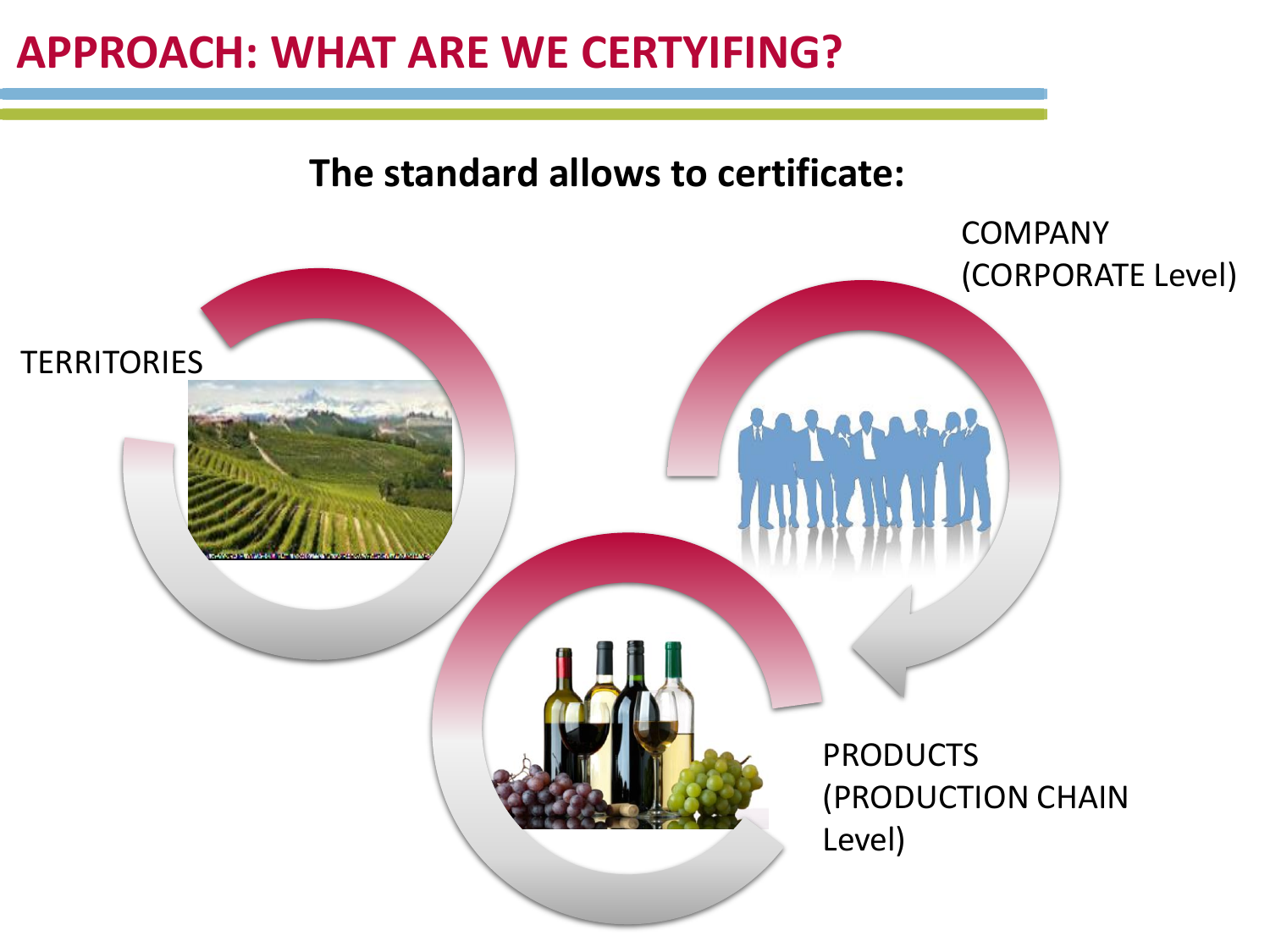# **GOOD MANUFACTURING PRACTICES**



### **Good agricultural practices:**

- Soil Handling
- Fertility Handling
- **Irrigation**
- Plant Handling
- Defense Handling
- Harvest Handling
- Biodiversity Handling
- No weeding between rows.
- No dangerous agrochemicals.

### **Good cellar and bottling practices:**

- Gathering, vinification and bottling
- Detersion and sanitization of rooms and tools
- Packaging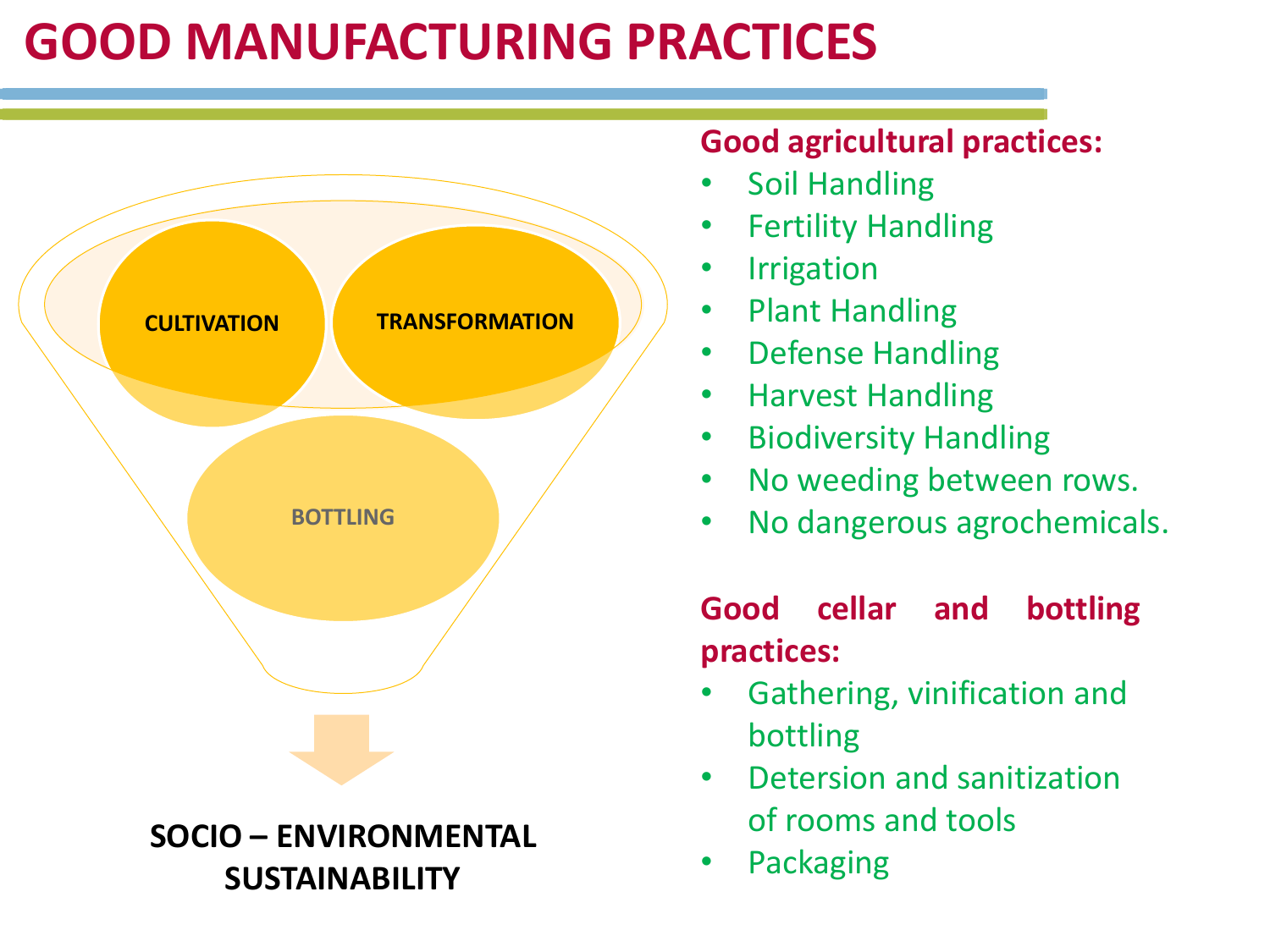# **GOOD ECONOMIC PRACTICES**



### **ECONOMIC SUSTAINABILITY**

#### **Company good economic practices:**

- Handling control
- Economic investments demostration supported by sustainability **Good economic practices towards employees:**
- Growing plan for workers (retributions, equality, etc.)
- Turn-over
- Economic incetives for achieving objectives in regards to environment and social improvement
- Meeting with the ownership

### **Good economic practices towards supppliers**  Defining criteria for a fair price of the purchased products

• Adjustment to the new laws on maximum tolerated terms of payment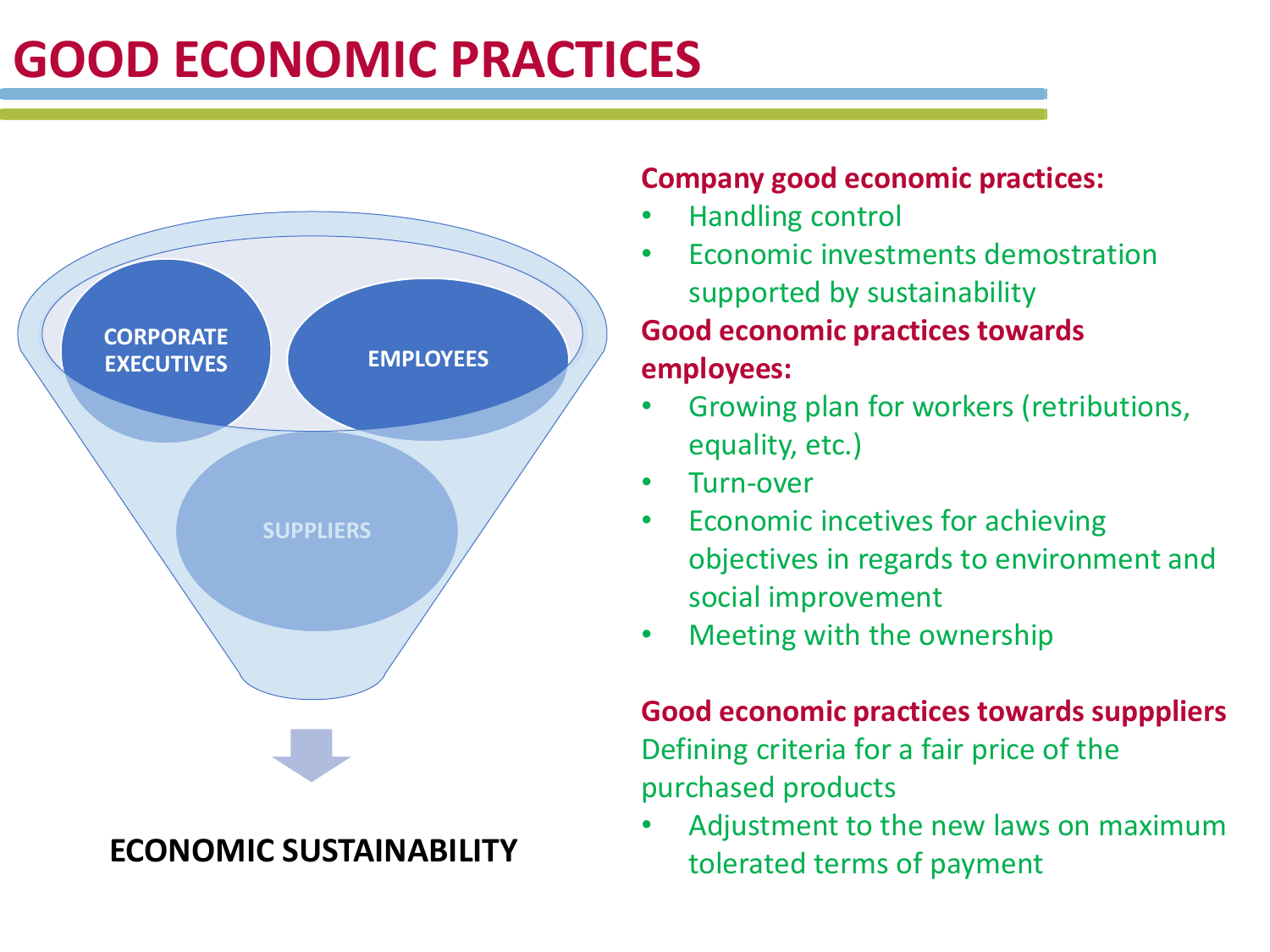# **GOOD SOCIAL PRACTICES**



#### **Employees:**

- Workers rights
- Qualification coherent with the wage;
- The organization promotes equal opportunities and youthwork
- No discrimination
- Welfare
- Monitoring and satisfaction survey **Training:**
- Plan of personnel training
- Sharing information and recording
- Training to be provided also to outsourcers

### **Link with the territory**:

• Survey for neighbours